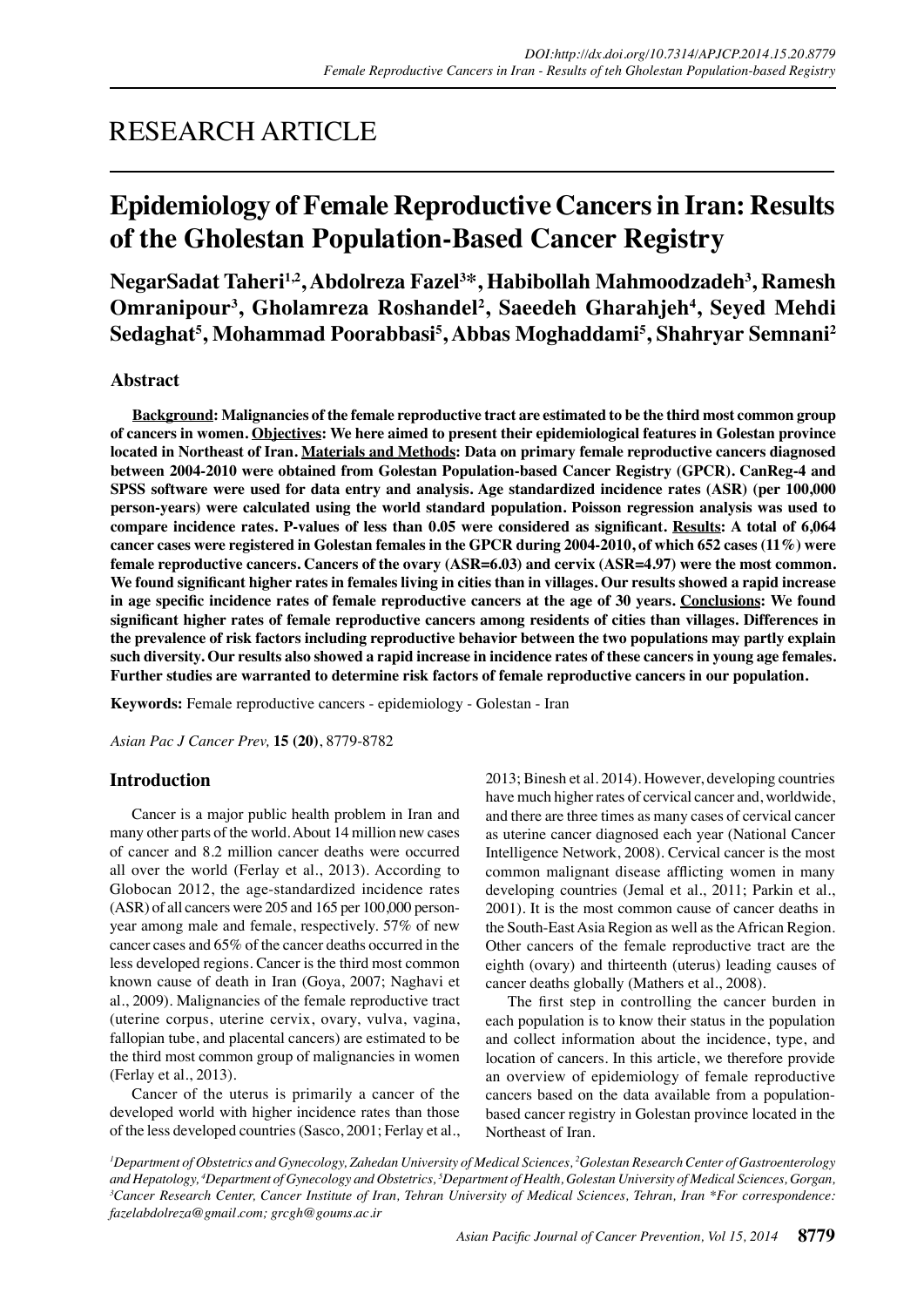#### *NegarSadat Taheri et al*

#### **Materials and Methods**

Data on primary female reproductive cancers diagnosed between 2004-2010 were obtained from Golestan Population-based Cancer Registry (GPCR). Secondary tumors resulting from the invasion or metastasis of other primary cancers were excluded from this report. GPCR is an ongoing population-based cancer in Golestan province of Iran. It is a voting member of the international association of cancer registries (IACR). The process of data collection in GPCR was described previously (Roshandel et al., 2012). In brief, data on primary cancers were registered based on standards of the IACR. Data were collected from all public and private diagnostic and therapeutic centers (hospitals, pathology laboratories, diagnostic radiology clinics and some of the specialist physician's private offices) throughout the Province. Information from medical centers and regional registries in neighboring provinces were obtained to minimize loss of the data and consequent underestimation. Two types of questionnaires, the first for out-patient and the second for inpatients cases were used. These questionnaires have been prepared based on IACR standards. Well-trained registry staff regularly visited all centers and collected information on cancer cases both actively and passively. Information about cancer related deaths was obtained from the death registry at the health department of Golestan University of medical sciences (GOUMS) and was matched with the file of registered cancer patients to identify additional unreported cases, which were classified as death certificate only cases (DCO). Items collected in GPCR consisted on the patient's demographic characteristics (first name, last name, father's name, sex, age, address and phone number), anatomical site of tumor, histology of tumor, method of diagnosis and incidence date. To assess the quality of data, about 10% of questionnaires were re-checked and compared with original documents in patients' files in sources. Cancer cases were classified according to the third edition of International Classification of Diseases for Oncology (ICD-O-III) (Fritz et al., 2000).

Data was entered into CanReg-4 software, created, and published by IACR. Finally, numbers of cases by sex, age and primary site as well as crude incidence rates and age standardized incidence rates (ASR) (per 1000000 personyears) were calculated using world standard population. Data on Golestan population was obtained from statistics office of Deputy of health of Golestan University of Medical Sciences. Poisson regression analysis was used to compare incidence rates. P-value of less than 0.05 was considered as significant.

#### **Results**

A total number of 6064 cancer cases were registered in Golestan females in the GPCR during 2004-2010, of which, 652 cases (11%) were female reproductive cancers. The mean (sd) age of these patients was 48.23 (14.88) years. 386 (59.2%) of female reproductive cancer cases lived in cites and the remaining 266 patients (40.8%) were from villages. Cancers of the ovary (284; 43.6%) and cervix (212; 32.5%) were the most common female

reproductive cancers. Table 1 shows the distribution of cancers of the female reproductive organs according to patients' place of residence. The crude incidence rates and ASRs of cancers of the female reproductive organs are shown in Table 2. We found significant higher rates of female reproductive cancers in females lived in cities than those of villages (Table 2). Figure 1 showed the age specific incidence rates of female reproductive cancers in residents of cities and villages of Golestan province. We found a rapid increase in age specific incidence rate of female reproductive cancers at the age of 30 years followed by a slight decrease and then the second increase was started at the age of 65 years.

**Table 1. Distribution of Cancers of Female Reproductive Organs According Patients' Place of Residence in Golestan Province of Iran, 2004-2010**

| Organ    | City   |         | Village |         | Total  |
|----------|--------|---------|---------|---------|--------|
|          | Number | Percent | Number  | Percent | Number |
| Cervix   | 131    | 61.8    | 81      | 38.2    | 212    |
| Uterine  | 66     | 56.9    | 50      | 43.1    | 116    |
| Ovary    | 173    | 60.9    | 111     | 39.1    | 284    |
| Placenta | 6      | 27.3    | 16      | 72.7    | 22.    |
| Others   | 10     | 55.6    | 8       | 44.4    | 18     |
| Total    | 386    | 59.2    | 266     | 40.8    | 652    |

**Table 2. Crude Rates and age Standardized Incidence Rates (ASR) (Per 100000 Persons-Year) of Cancers of Female Reproductive Organs According Patients' Place of Residence in Golestan Province of Iran, 2004- 2010**

| Organ                    | Crude Rate |                | ASR   |        |  |
|--------------------------|------------|----------------|-------|--------|--|
| Cervix                   | City       | 4.6            | 6.22  |        |  |
|                          | Village    | 2.76           | 3.77  | &0.001 |  |
|                          | Total      | 3.66           | 4.97  |        |  |
| <b>Uterus</b>            | City       | 2.32           | 2.98  |        |  |
|                          | Village    | 1.7            | 2.24  | 0.049  |  |
|                          | Total      | $\overline{c}$ | 2.6   |        |  |
| Ovary                    | City       | 6.07           | 7.51  |        |  |
|                          | Village    | 3.78           | 4.56  | &0.001 |  |
|                          | Total      | 4.91           | 6.03  |        |  |
| Placenta                 | City       | 0.21           | 0.15  |        |  |
|                          | Village    | 0.54           | 0.47  | 0.021  |  |
|                          | Total      | 0.38           | 0.31  |        |  |
| Others                   | City       | 0.35           | 0.52  |        |  |
|                          | Village    | 0.27           | 0.43  | 0.079  |  |
|                          | Total      | 0.31           | 0.48  |        |  |
| Total                    | City       | 13.54          | 17.39 |        |  |
|                          | Village    | 9.05           | 11.48 | &0.001 |  |
|                          | Total      | 11.26          | 14.39 |        |  |
| 70                       |            |                |       |        |  |
| 60<br>cidence rate<br>50 |            |                |       |        |  |
| 40                       |            |                |       |        |  |



**Figure 1. Age Specific Incidence Rates (Per 100000 Persons-Year) of Female Reproductive Cancers in Residents of Cities and Villages of Golestan Province of Iran During 2004-2010**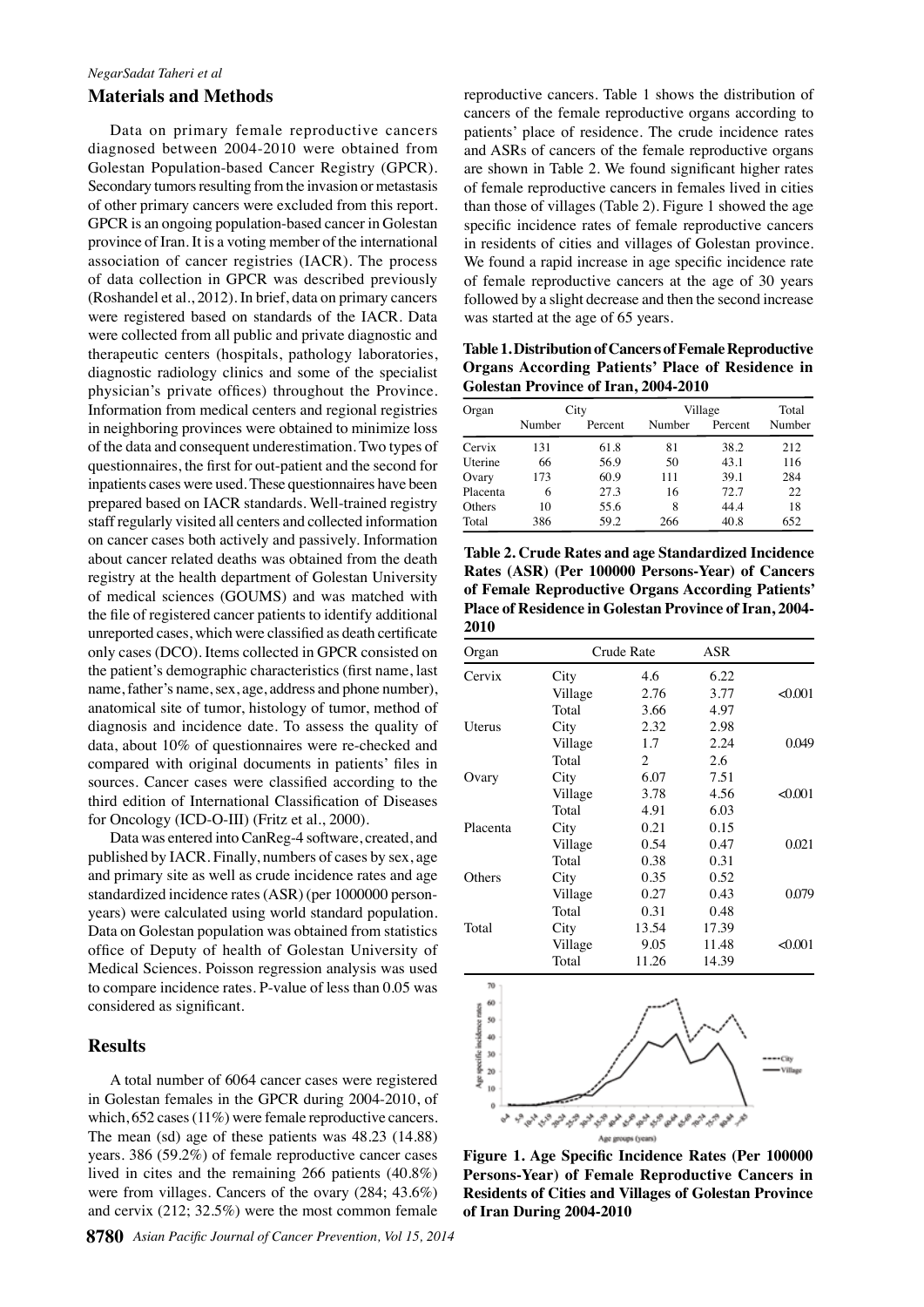#### **Discussion**

We aimed to describe the epidemiologic characteristics of female reproductive cancers in Golestan province located in Northern Iran.

Our results showed significant higher rates of female reproductive cancers including cancers of the cervix, uterus and ovary in females living in cities than those from villages. This may mostly be explained by disparities in socioeconomic status (Rohani-Rasaf et al., 2012; Rohani-Rasaf et al., 2013) as well as differences in life style especially reproductive behaviors between residents of cities and villages. This issue may be clarified in future studies focusing on differences in the prevalence of risk factors of female reproductive cancers between the two areas.

We found two peaks for age specific incidence rates of female reproductive cancers. The first one started at the age of 30 years and the second peak one started at the age of 65 years. Similar pattern was previously reported for breast cancer in this region (Taheri et al., 2012) and other parts of Iran (Arab et al., 2014). Increasing the rate of these cancers at young ages is an important issue suggesting possible changes in the prevalence of risk factors in new generations. Further studies are needed to clarify different aspects of this point and it should be considered for implementation of controlling programs for these cancers within the community.

The ASR of cervical cancer in Golestan female was 4.97 per 100000 persons-year. According to cancer data published by IARC, the ASR of cervical cancer in our population was relatively similar to the rates reported for other parts of Iran (Talaiezadeh et al., 2013) and some developed countries including the USA (5.4), UK (6.8) and Sweden (6.9) as well as some developing countries including Kuwait (4.6) and Turkey (5.4) (Forman et al., 2013). High incidence rates of cervical cancer were reported from some developing countries including South Africa (23.8), Brazil (15.2) and Korea (12.5) (Ferlay et al., 2013).

Low incidence rate of cervical cancer in some countries may be explained by healthy and protected sexual behaviors or implementation of effective controlling programs such as screening programs (especially in developed countries). Further studies are warranted to determine the reasons for these discrepancies between different regions of the world.

According to our results, the incidence rate of the cancer of the uterus was 2.6 per 100000 persons-year. It is considerably low when compared to the rates reported for other countries including the USA, UK and Turkey (Forman et al., 2013) as well as the overall worldwide incidence rate of cancer of the uterus (8.3) (Ferlay et al., 2013). This low rate of cancer of the uterus in our region may be explained by reproductive characteristics including parity of our population.

Our results showed that the ASR of cancer of the ovary was 6.03 per 100000 persons-year. It was similar to the rates reported for other parts of Iran (Talaiezadeh et al., 2013) and other developing countries including Kuwait (5.1), Turkey (6.0) and Korea (5.4). The rate of ovarian

cancer in our population was low when compared to the rates reported from developed countries including the USA (9.2) and the UK (12.7) (Forman et al., 2013). These geographical differences may be contributed to genetic factors of cultural habits and lifestyle practices including reproductive behaviors in various regions of the world (Lowe et al., 2013).

In conclusion, we found significant higher rates of female reproductive cancers among residents of cities than villages. Differences in the prevalence of risk factors including reproductive behaviors between the two populations may partly explain such diversity. Our results also showed a rapid increase in incidence rates of these cancers in young age females. Further studies are warranted to determine risk factors of these cancers in our population.

#### **Acknowledgements**

Authors would like to thank Mrs HoneyeSadat Mirkarimi, Mrs Khadijeh Amjadi and other staff of the Golestan population-based Cancer Registry. We also appreciate all physicians and staff of healthcare centers throughout Golestan province for their great cooperation.

#### **References**

- Arab M, Noghabaei G, Kazemi SN (2014). Comparison of crude and age-specific incidence rates of breast, ovary, endometrium and cervix cancers in Iran, 2005. *Asian Pac J Cancer Prev*, **15**, 2461-4.
- Binesh F, Akhavan A, Behniafard N, et al (2014). Endometrial adenocarcinoma: clinicopathologic and survival characteristics in Yazd, Iran. *Asian Pac J Cancer Prev*, **15**, 2797-801.
- Ferlay J, Soerjomataram I, Ervik M, et al 2013. GLOBOCAN 2012 v1.0, Cancer Incidence and Mortality Worldwide: IARC CancerBase No. 11, Lyon, France, International Agency for Research on Cancer.
- Forman D, Bray F, Brewster DH, et al 2013. Cancer Incidence in Five Continents, Vol. X, Lyon, International Agency for Research on Cancer.
- Fritz A, Percy C, Jack A, et al 2000. International Classification of Diseases for Oncology, Geneva, World Health Oganization.
- Goya M 2007. Iranian Annual Cancer Registration Report 2005/2006, Tehran, Center for Disease Control and Prevention, Iranian Ministry of Health and Medical Education.
- Jemal A, Bray F, Center MM, et al (2011). Global cancer statistics. *CA Cancer J Clin*, **61**, 69-90.
- Lowe KA, Chia VM, Taylor A, et al (2013). An international assessment of ovarian cancer incidence and mortality. *Gynecol Oncol*, **130**, 107-14.
- Mathers C, Fat DM, Boerma JT 2008. The global burden of disease: 2004 update, Switzerland, World Health Organization.
- Naghavi M, Abolhassani F, Pourmalek F, et al (2009). The burden of disease and injury in Iran 2003. *Popul Health Metr*, **7**, 9.
- National Cancer Intelligence Network 2008. Cancer Incidence and Mortality by Cancer Network, UK, 2005, London, National Cancer Intelligence Network.
- Parkin DM, Bray F, Ferlay J, et al (2001). Estimating the world cancer burden: Globocan 2000. *Int J Cancer*, **94**, 153-6.
- Rohani-Rasaf M, Moradi-Lakeh M, Ramezani R, et al (2012). Measuring socioeconomic disparities in cancer incidence